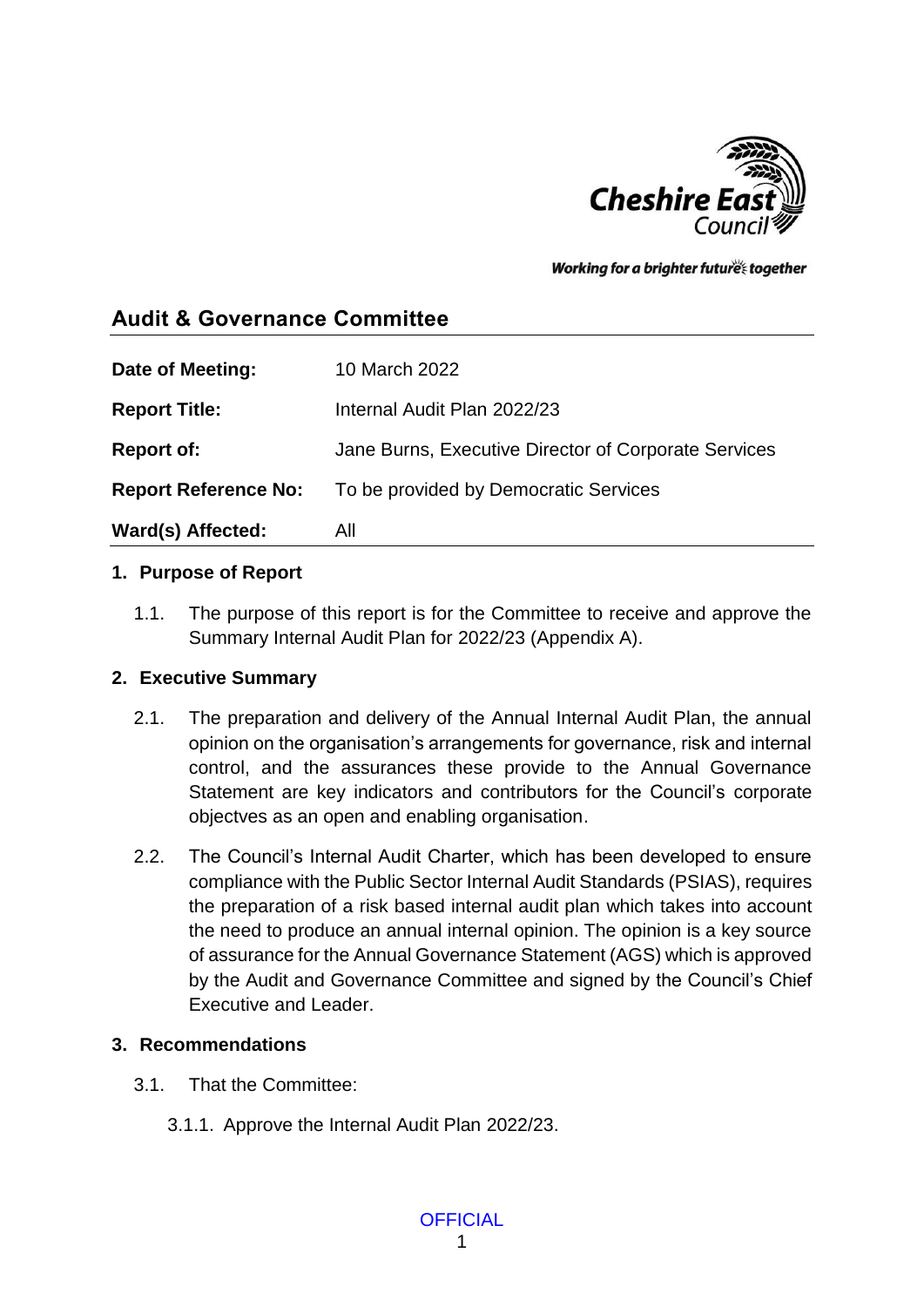3.1.2. Note that the plan details priority work during quarters 1 and 2 along with additional areas for consideration during quarters 3 and 4. Progress against the plan, and the priorities for the last 6 months will be reported back as part of the regular updates to the Committee.

#### **4. Reasons for Recommendations**

- 4.1. The Council's Internal Audit Charter, developed in accordance with the Public Sector Internal Audit Standards (PSIAS), requires the production of an annual internal audit plan. This plan sets out the anticipate range and volume of work which is required to deliver the annual internal audit opinion on the organisation's arrangements for governance, risk and internal control.
- 4.2. The authority to approve the annual internal audit plan is within the Audit and Governance Committee's Terms of Reference.

#### **5. Other Options Considered**

5.1. There is no "do nothing" option. Failure to approve an internal audit plan would mean significant noncompliance with the Public Sector Internal Audit Standards. Approval of the proposed audit plan ensures that the work of internal audit in 2022/23 is focused upon and contributes to the annual opinion.

#### **6. Background**

- 6.1. All principal local authorities subject to the Accounts and Audit Regulations 2015 must make provision for internal audit in accordance with the Public Sector Internal Audit Standards. The Standards state that the provision of assurance services is the primary role for internal audit in the UK public sector. This role requires the Head of Audit and Risk (as "Chief Audit Executive") to provide an annual internal audit opinion based on an objective assessment of the framework of governance, risk management and control.
- 6.2. The planning process and risk assessment is detailed in Appendix A. Through this additional and thorough consultation we look to ensure that internal audit resources continue to focus on areas where assurance provides the most value, particularly during periods of change.
- 6.3. For planning purposes, the 2022/23 plan will be based on the current team structure with adjustments made where necessary to reflect any changes in resource during the year.
- 6.4. Proposed audit activities identified through the development and consultation process are matched against the internal audit resources available and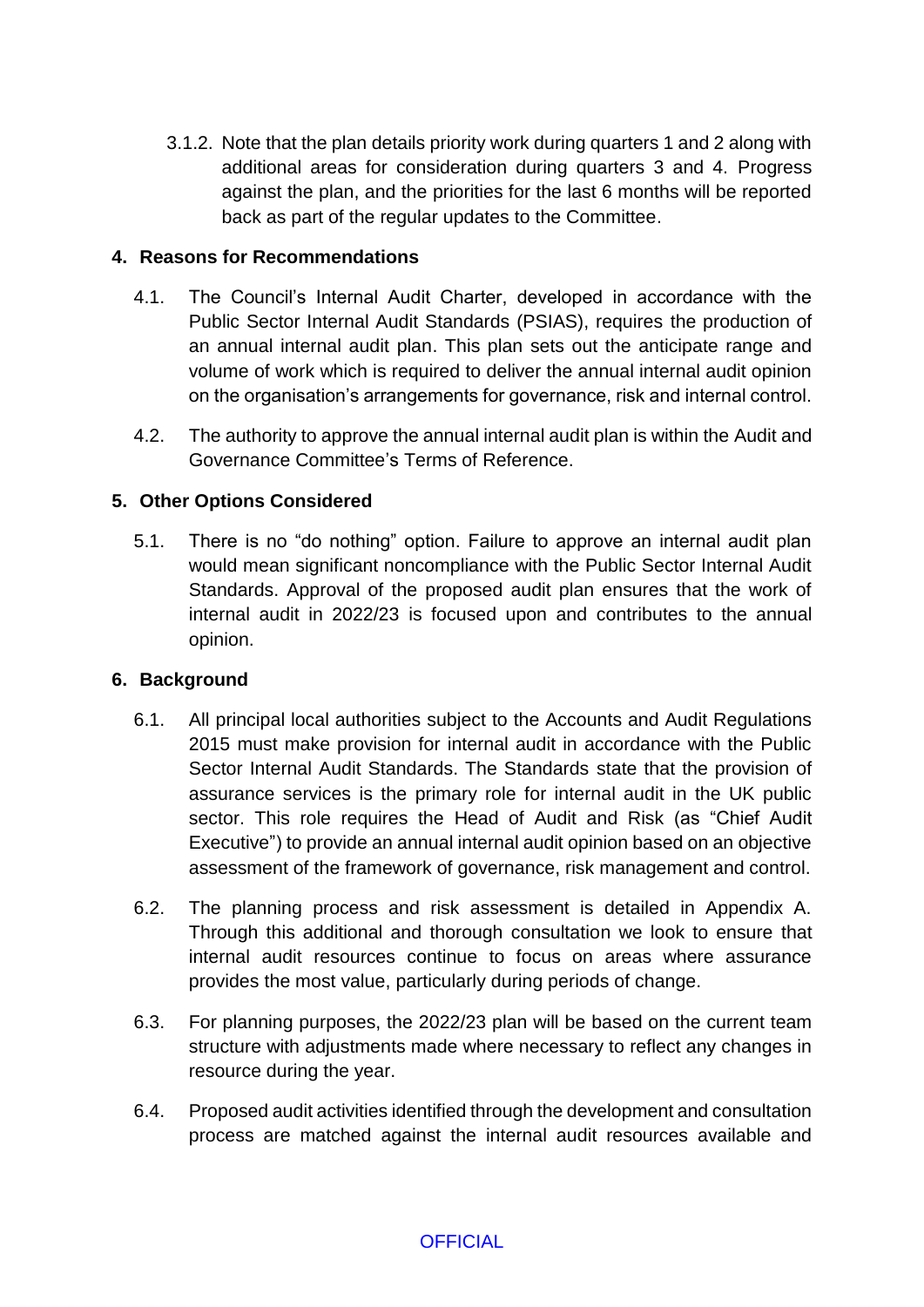prioritised accordingly; the proposed risk-based summary internal audit plan for 2022/23 is included in Appendix A.

- 6.5. In accordance with PSIAS, the plan is fixed for a period of no longer than one year. It details the assignments to be carried out, their respective priorities, (by differentiating between core assurance work and other work), and the estimated resources required. The Corporate Leadership Team has been consulted on the plan prior to presentation to the Audit and Governance Committee.
- 6.6. The Plan will continue to be reviewed and refined during the year. Minor changes to the plan will be discussed with the Executive Director of Corporate Services, and any significant matters impacting upon the completion of the plan or the ability to provide the annual opinion will be reported to the Corporate Leadership Team and the Audit and Governance **Committee.**
- 6.7. In accordance with the Council's Internal Audit Charter, the Audit and Governance Committee is asked to review and approve the summary internal audit plan 2022/23. In doing so, Members should consider whether the:
	- 6.7.1. scale and breadth of activity is sufficient to allow Internal Audit to provide an independent and objective audit opinion that can be used to inform the AGS
	- 6.7.2. level of resources in any way limits the scope of Internal Audit, or prejudices the ability to deliver a service consistent with the Standards
	- 6.7.3. level of non-assurance work has an adverse impact on the core assurance work.

### **7. Consultation and Engagement**

7.1. In preparing the Summary Plan, there has been consultation to identify the expectations of senior management, external audit and other key stakeholders. This is covered in Appendix A.

### **8. Implications**

## 8.1. **Legal**

8.1.1. All local authorities must make proper provision for internal audit in line with the 1972 Local Government Act (S151) and the Accounts and Audit Regulations 2015. The latter states that authorities "must undertake an effective internal audit to evaluate the effectiveness of its risk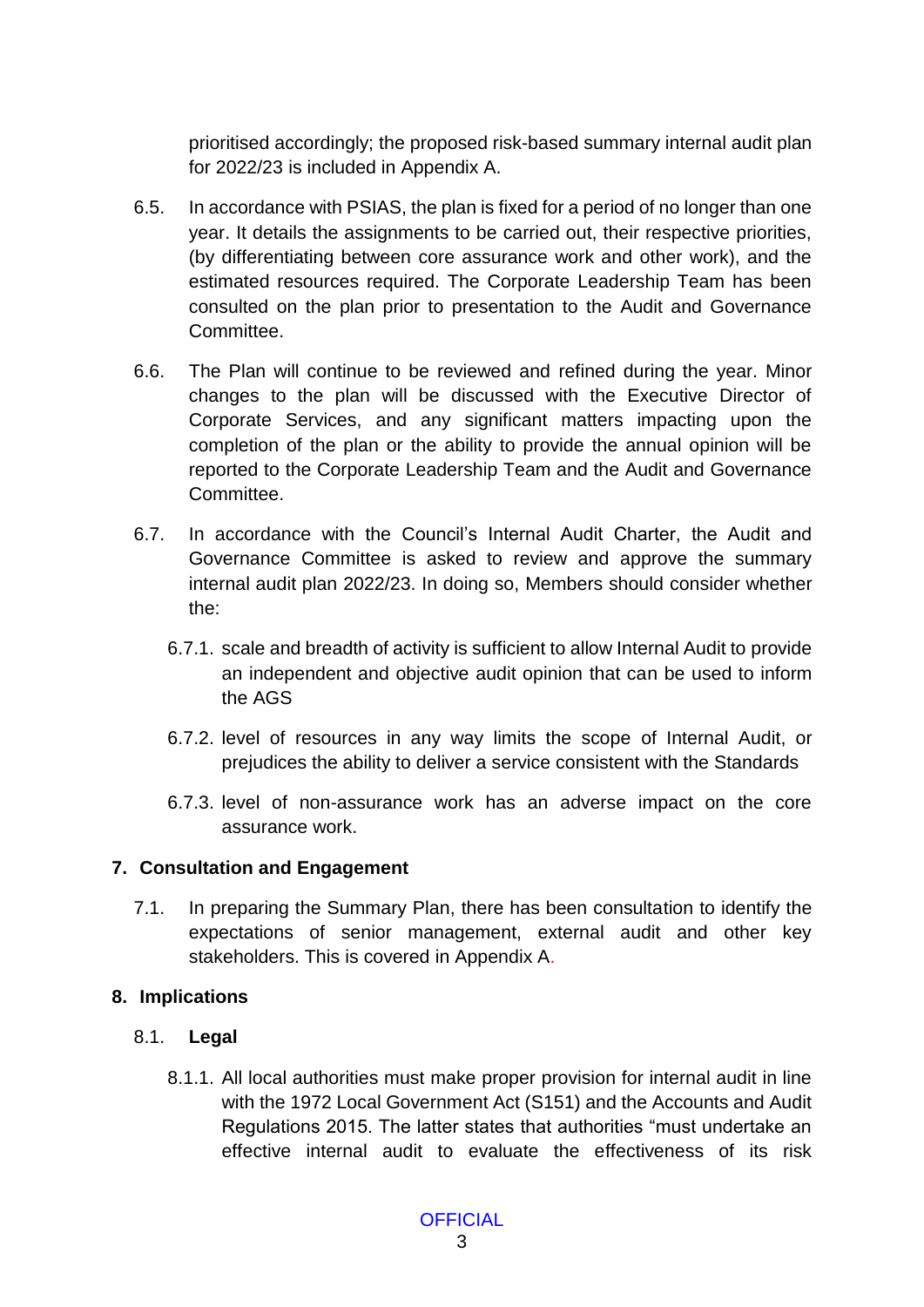management, control and governance processes, taking into account public sector internal auditing standards or guidance."

8.1.2. The guidance accompanying the Regulations recognises that with effect from 1st April 2013, the Public Sector Internal Audit Standards (PSIAS) represent "proper internal audit practices". The PSIAS apply to all internal audit service providers within the UK public sector.

### 8.2. **Finance**

- 8.2.1. In accordance with the PSIAS, the Audit and Governance Committee should ensure that the function has the necessary resources and access to information to enable it to fulfil its mandate, and is equipped to perform in accordance with appropriate professional standards for internal auditors. A small contingency allocation has been included at this stage.
- 8.2.2. The Internal Audit Plan 2022/23 has been prepared, based on current resources, to cover the core areas of work required to deliver an annual audit opinion. This will be compared to resource availability as part of establishing the plan and in monitoring progress against the plan.
- 8.2.3. If an imbalance between the two arises the Committee will be informed of proposed solutions. Matters that jeopardise the delivery of the audit plan or require significant changes to it will be identified, addressed and reported to the Committee.

#### 8.3. **Policy**

8.3.1. There are no direct policy implications.

#### 8.4. **Equality**

8.4.1. There are no direct implications for Equality and Diversity.

#### 8.5. **Human Resources**

- 8.5.1. To ensure that the Internal Audit team can continue to deliver the necessary levels of assurance to the organisation, the opportunity is being taken to reflect on the requirements of the organisation and ensure that sufficient resource is available to deliver this.
- 8.5.2. Internal Audit are currently at reduced capacity pending a restructure and interim arrangements are being explored to address the immediate shortfall.

#### **OFFICIAL**